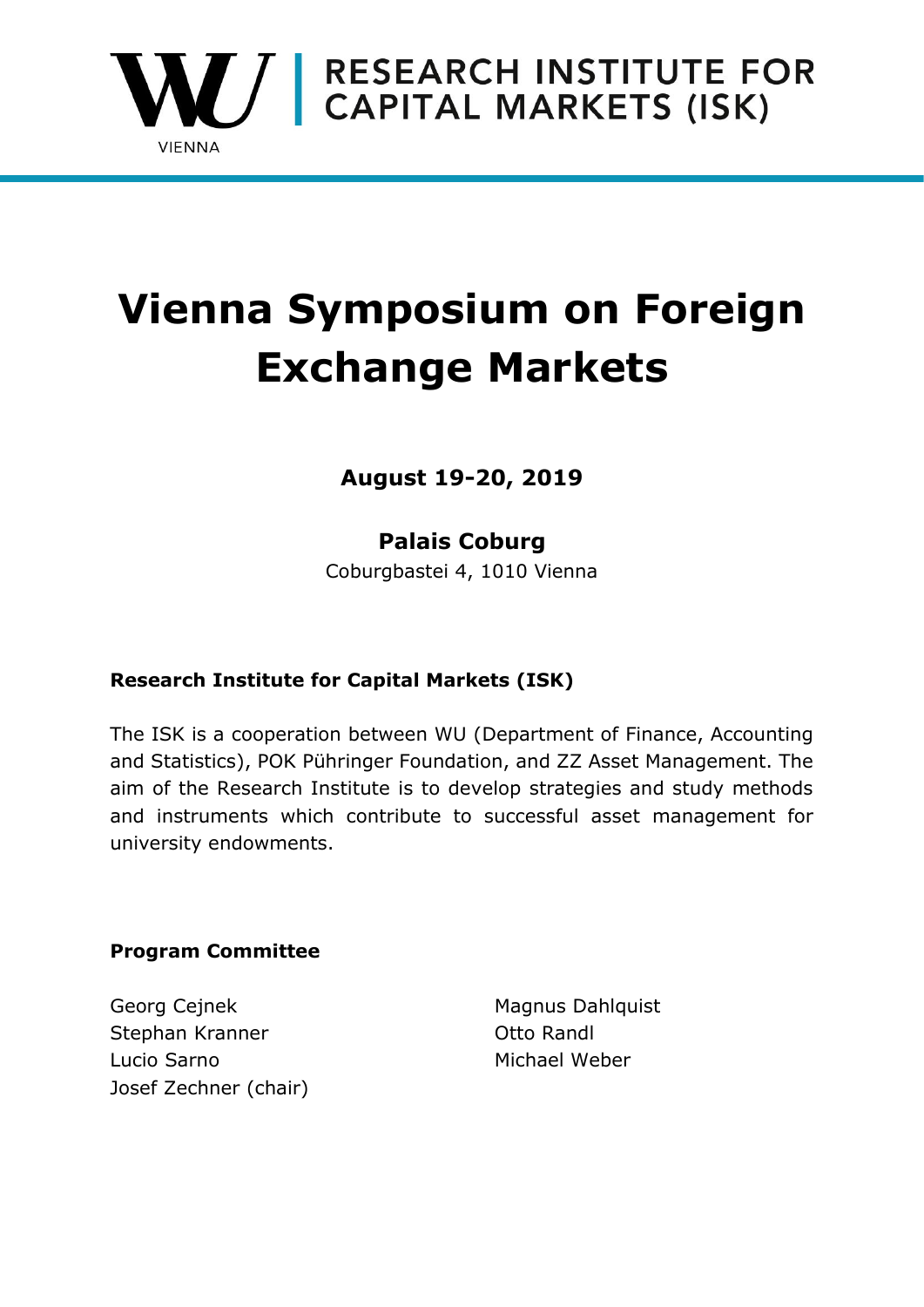## PROGRAM Monday, August 19th

| 13:00       | Registration with Coffee & Fruits                                                                                                                                                                                                           |
|-------------|---------------------------------------------------------------------------------------------------------------------------------------------------------------------------------------------------------------------------------------------|
| 13:30-13:45 | <b>WELCOME</b><br>Josef Zechner, Program Chair (WU Vienna)                                                                                                                                                                                  |
| 13:45-16:00 | <b>Session I: Dissecting FX returns</b><br>Chair: Josef Zechner (WU Vienna)                                                                                                                                                                 |
|             | <b>Benchmark Currency Stochastic Discount Factors</b><br>Piotr Orlowski (HEC Montreal), Valeri Sokolovski (HEC Montreal), Erik<br>Sverdrup (Stanford University)<br>Discussant: Esther Eiling (Amsterdam Business School)                   |
|             | <b>US Equity Tail Risk and Currency Risk Premia</b><br>Zhenzhen Fan (Nankai University), Juan M. Londono (Federal Reserve Board),<br>Xiao Xiao (Erasmus University Rotterdam)<br>Discussant: Michael Weber (University of Chicago)          |
|             | <u>A Credit-Based Theory of the Currency Risk Premium</u><br>Pasquale Della Corte (Imperial College London), Alexandre Jeanneret (HEC<br>Montreal), Ella D.S. Patelli (HEC Montreal)<br>Discussant: Thomas Dangl (TU Vienna)                |
| 16:00-16:30 | <b>Coffee Break</b>                                                                                                                                                                                                                         |
| 16:30-18:00 | <b>Session II: Deviations from Covered Interest Parity</b>                                                                                                                                                                                  |
|             | Chair: Andrea Vedolin (Boston University)                                                                                                                                                                                                   |
|             | <b>Are Intermediary Constraints Priced?</b><br>Wenxin Du (University of Chicago), Benjamin Hebert (Stanford University),<br>Amy Wang (Stanford University)<br>Discussant: Christian Wagner (WU Vienna)                                      |
|             | <b>Covered Interest Parity Arbitrage</b><br>Dagfinn Rime (BI Norwegian Business School), Andreas Schrimpf (Bank for<br>International Settlements), Olav Syrstad (Norges Bank)<br>Discussant: Pasquale Della Corte (Imperial College London) |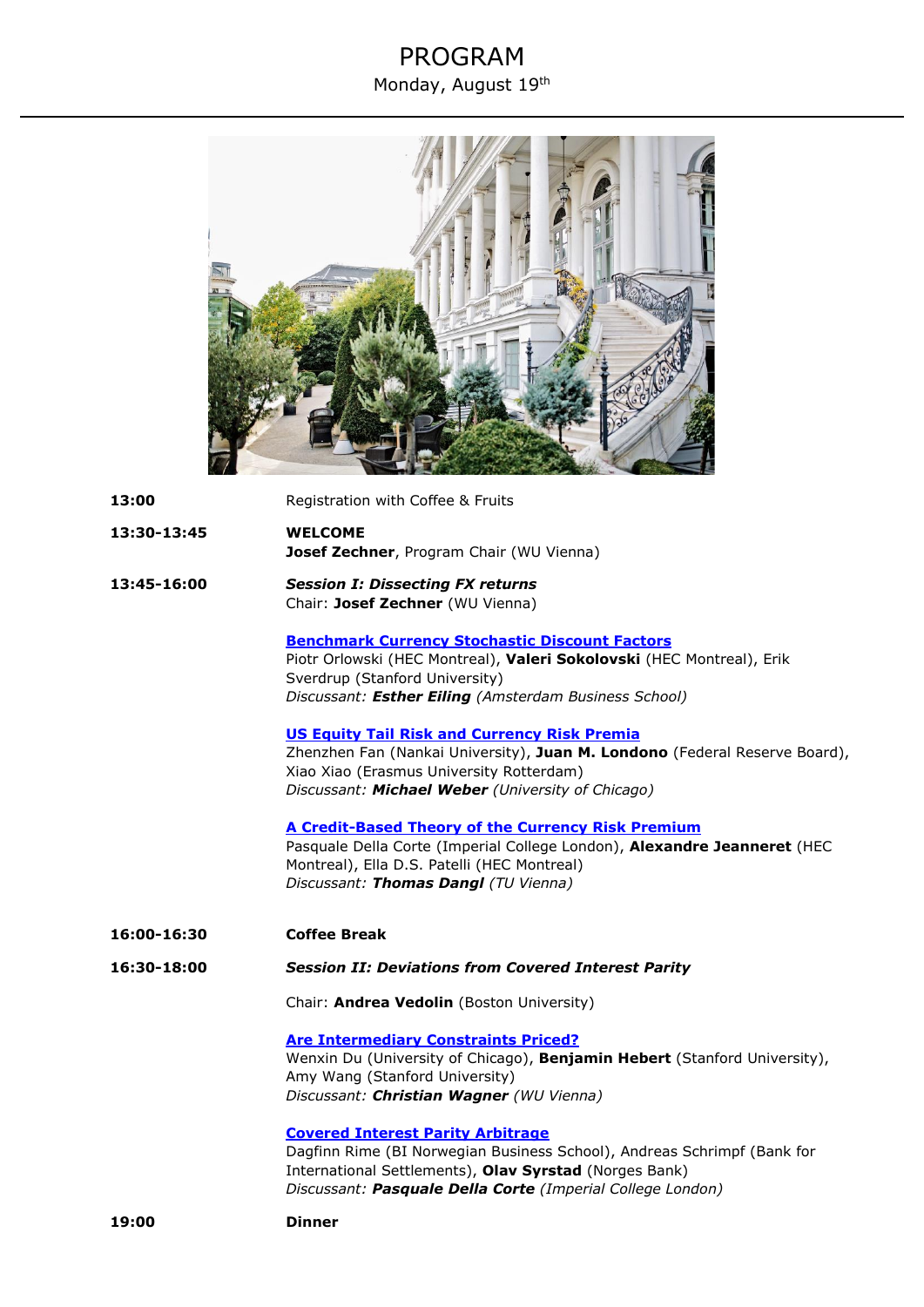## PROGRAM

Tuesday, August 20<sup>th</sup>

| 9:30-11:45  | <b>Session III: Drivers of FX risk premia</b><br>Chair: Michael Weber (University of Chicago)                                                                                                                                                                                                                                |
|-------------|------------------------------------------------------------------------------------------------------------------------------------------------------------------------------------------------------------------------------------------------------------------------------------------------------------------------------|
|             | A "Bad Beta, Good Beta" Anatomy of Currency Risk Premiums and<br><b>Trading Strategies</b><br>I-Hsuan Ethan Chiang (UNC Charlotte), Xi Nancy Mo (UNC Charlotte)<br>Discussant: Thomas Maurer (University of Hong Kong)                                                                                                       |
|             | <b>US Fiscal Cycle and the Dollar</b><br>Zhengyang Jiang (Northwestern University)<br>Discussant: Piet Sercu (Katholieke Universiteit Leuven)                                                                                                                                                                                |
|             | <b>Government Policy Approval and Exchange Rates</b><br>Yang Liu (University of Hong Kong), Ivan Shaliastovich (University of<br>Wisconsin-Madison)<br>Discussant: Giorgia Simion (WU Vienna)                                                                                                                                |
| 12:00-14:00 | Lunch                                                                                                                                                                                                                                                                                                                        |
| 14:00-15:30 | <b>Session IV: FX and Sovereign bonds</b><br>Chair: Christian Wagner (WU Vienna)                                                                                                                                                                                                                                             |
|             | <b>International yield curves and currency puzzles</b><br>Mikhail Chernov (UCLA), Drew Creal (University of Notre Dame)<br>Discussant: Andrea Vedolin (Boston University)                                                                                                                                                    |
|             | <b>Currency Redenomination Risk</b><br>Lukas Kremens (University of Washington)<br>Discussant: Alex Weissensteiner (Free University of Bozen)                                                                                                                                                                                |
| 15:30-16:00 | <b>Coffee Break</b>                                                                                                                                                                                                                                                                                                          |
| 16:00-17:30 | <b>Session V: Exchange rates and central banks</b><br>Chair: Georg Cejnek (ZZ Vermögensverwaltung)                                                                                                                                                                                                                           |
|             | <b>Monetary Policy and Exchange Rate Returns: Time-Varying Risk</b><br><b>Regimes</b><br>Charles W. Calomiris (Columbia University), Harry Mamaysky (Columbia<br>University)<br>Discussant: Andreas Neuhierl (University of Notre Dame)                                                                                      |
|             | <b>Systematic Intervention and Currency Risk Premia</b><br>Marcel Fratzscher (Humboldt University Berlin), Lukas Menkhoff (Humboldt<br>University Berlin), Lucio Sarno (University of London), Maik Schmeling (Goethe<br>University Frankfurt), Tobias Stoehr (DIW Berlin)<br>Discussant: Youchang Wu (University of Oregon) |
| 17:30-17:45 | Award of the WINNER grant: Georg Cejnek (ZZ<br>Vermögensverwaltung)                                                                                                                                                                                                                                                          |
|             | Closing remarks: Otto Randl (WU Vienna)                                                                                                                                                                                                                                                                                      |
| 18:00-18:30 | <b>Aperitif</b>                                                                                                                                                                                                                                                                                                              |
| 18:30-19:00 | Chamber music by the Vienna Philharmonic Orchestra                                                                                                                                                                                                                                                                           |
| 19:15       | <b>Gala Dinner</b>                                                                                                                                                                                                                                                                                                           |